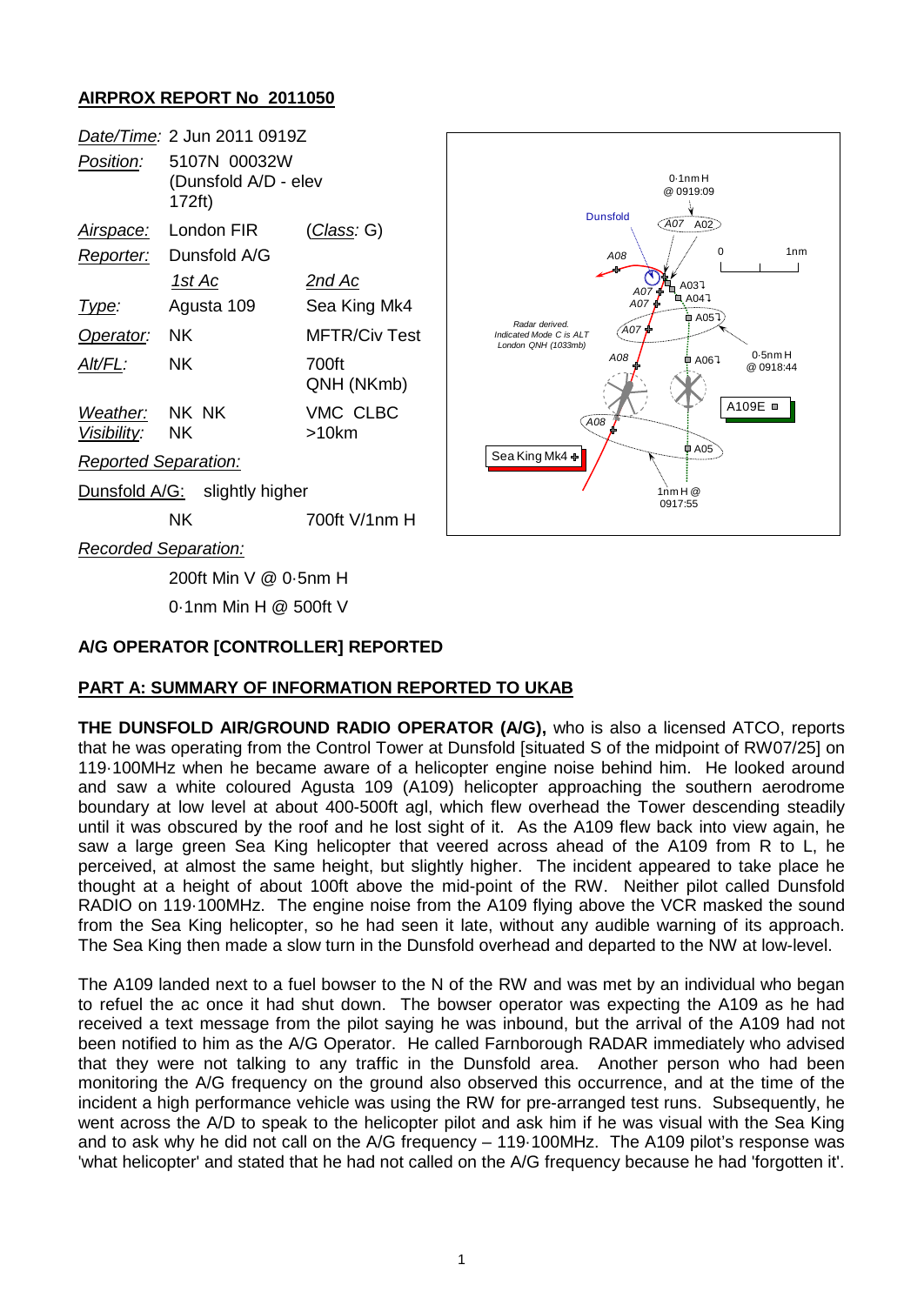Although the incident took place in Class G airspace at an unlicensed aerodrome without an ATZ, the A/G Operator perceived that both helicopters came within an unsafe distance of one another. This, combined with a non-sighting by the A109 pilot during a late stage of the approach and the omission of both pilots to call Dunsfold RADIO, especially when a high performance car was using the RW, led him to make this report.

UKAB Note (1): From a subsequent telephone conversation with the A/G Operator it seems that PPR approval had been given to the A109 pilot to operate at the A/D, but the A/G Staffs had not been informed.

**THE AGUSTA 109 PILOT's** company was contacted many times by the UKAB Secretariat, but to date no report has been provided.

**THE SEA KING PILOT** reports he had departed from Fleetlands, VFR and was conducting a post maintenance test flight in VMC whilst in receipt of a BS from Goodwood INFORMATION on 122·45MHz. The helicopter is coloured Dark Green with RN markings. The upper and lower white HISLs were on.

Flight safety critical systems (main rotor and tail rotor vibration levels plus both engine power performance indexes and max contingency levels etc) had been proven and were all within limits. At this stage of the flight they were testing the accuracy of the Doppler plot compared to the GPS plot prior to testing the ILS at Odiham and subsequently returning to Fleetlands. During the navigation plot check they routed to on-top Petworth, thence to on-top Dunsfold and to on-top the MID beacon.

Heading 260°, overflying Dunsfold at an altitude of 700ft at 90kt, his observer who was sat in the LHS, saw an A109 take off from the aerodrome below, he thought, that transitioned into their 7o'clock as they were heading W, the A109 appeared also to be heading W. There was no conflict hence they maintained a steady heading, altitude and speed whilst his observer continued to call out the A109's position by clock code, which remained in their 7o'clock. Since the A109 had just transitioned, his Sea King's speed was greater so they waited until there was sufficient lateral separation before turning SW to route towards the MID beacon. He estimated the minimum horizontal separation from the small helicopter as 1nm and the Risk 'none'.

**ATSI** reports that the Airprox occurred in the vicinity of Dunsfold A/D, in Class G airspace between the A109 and a Sea King Mk4 helicopter.

Dunsfold provide an A/G Service without an ATZ. Neither helicopter crew was in communcation with Dunsfold RADIO. The written report from the pilot of the Sea King indicated that he was in communication with Goodwood INFORMATION. Goodwood provide a FIS, but the incident was not reported to them and no RT recording was available.

The Gatwick METAR for 0920 UTC: VRB08KT 9999 SCT034 20/11 Q1034=

Goodwood provide a FISO service and provide TI to ac flying in the vicinity of Goodwood aerodrome. It is not clear why the Sea King remained on the Goodwood frequency.

UKAB Note (1): At 0918:44, the radar recording shows two contacts separated by 0.5nm, approaching the southern boundary of Dunsfold A/D. The Sea King is the westerly of the two contacts squawking A7000 and indicating an altitude of 700ft unverified Mode C London QNH (1033mb); the easterly contact - the A109 – is at an altitude of 500ft unverified Mode C London QNH. The two helicopters converge and at 0919:09, the distance between the two ac is 0·1nm, with Sea King indicating an altitude of 700ft and crossing ahead of the A109 from the latter's L to R; meanwhile the A109 has slowed and indicates an altitude of 200ft. The Sea King then turns and departs to the W at an altitude of 800ft. The A109 is last shown at an altitude of 100ft and shortly afterwards this contact fades from radar overhead Dunsfold A/D.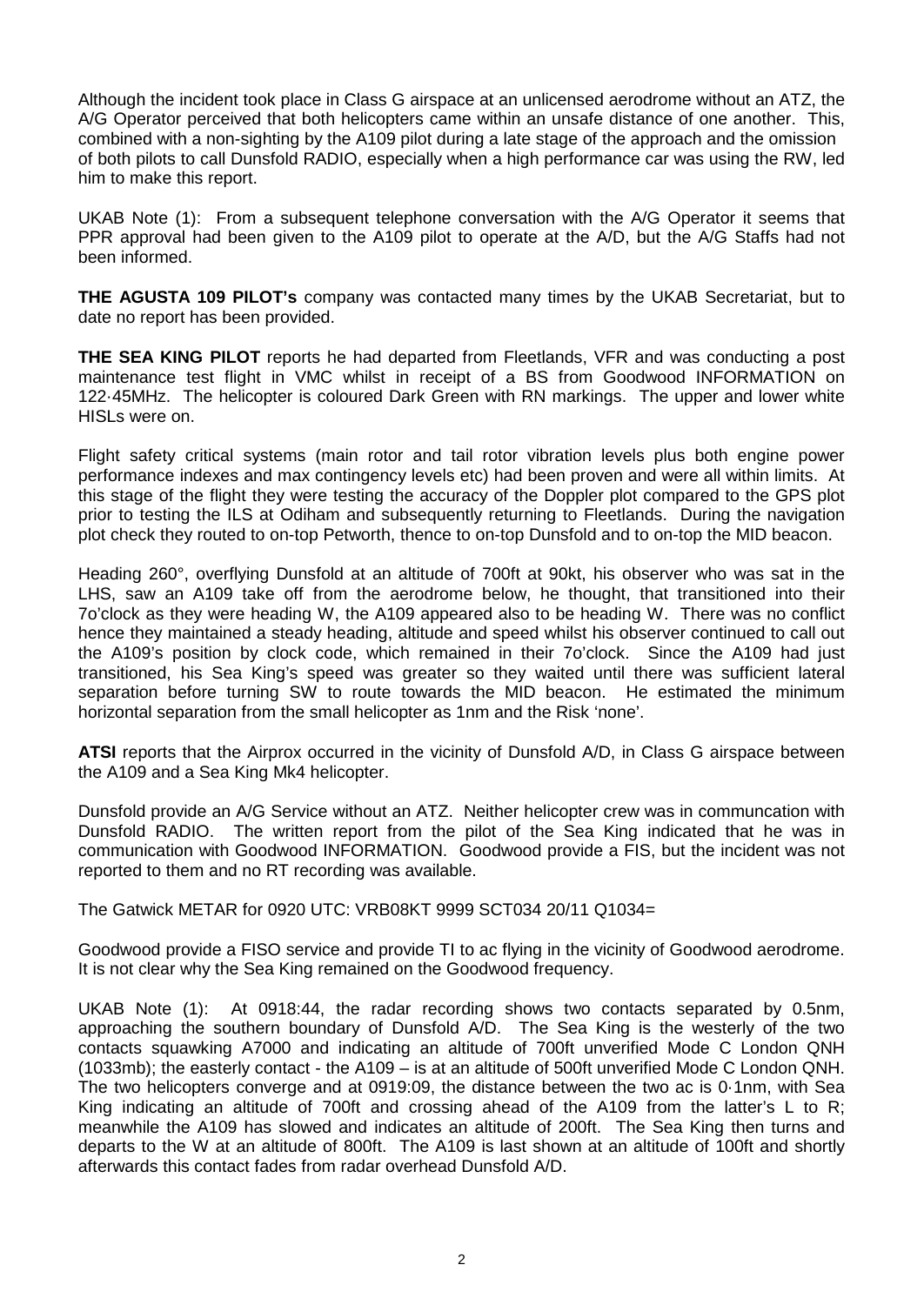#### **PART B: SUMMARY OF THE BOARD'S DISCUSSIONS**

Information available included a report from the A/G Station operator, a report from the Sea King pilot, radar video recordings, together with a report from the ATC authority.

Whereas the Board normally receives reports from pilots or controllers, this was an unusual Airprox insofar as it had been originated by an A/G operator. There were, however, precedents for this and the Board recognised that the A/G Station operator involved here is also a licensed ATCO. Furthermore, the initial review of the occurrence had revealed some significant issues worthy of investigation. The Board was briefed that, despite repeated requests through the company, the A109 pilot had not provided a report. Consequently, Members were denied the A109 pilot's perspective on this Airprox and could, therefore, only base their assessment on the limited information available. Board Members expressed their disappointment at the lack of timely action by the company and the absence of a report from the A109 pilot, which prevented the Board from making a full assessment of the incident.

It was plain that neither of the pilots involved had established two-way RT communication with Dunsfold RADIO on their published frequency, thus the A/G operator was not aware of either flight before they flew into view. Whilst recognising that Dunsfold was now an unlicensed aerodrome with no ATZ and offering only limited ATS facilities, Members familiar with this area are aware that it is still used extensively by a broad range of ac operators. Moreover, other activities not compatible with aviation evidently occur on the A/D. Pilots need to be aware of what is happening, what other ac might be operating in the vicinity and where they can operate safely, which is best accomplished by operating on the frequency established for that purpose. To that end any pilot operating into the A/D, or in the immediate cct area, should be in contact with Dunsfold RADIO, to ascertain information useful for the safe and efficient conduct of the flight. Although the A109 pilot should have been able to see, cross cockpit, the larger dark green Sea King to port, the A/G operator's report suggested that the A109 pilot was unaware of the close proximity of the Sea King as he made his approach; whilst there was no reason to doubt the veracity of the A/G Operator's report, this could not be substantiated without the pilot's account. Therefore the Board agreed that the first part of the Cause was, probably a non-sighting by the A109 pilot.

From the Sea King pilot's comprehensive account, it was evident that he had not detected the presence of the smaller A109 to starboard as they approached Dunsfold from the S and it was not until their Sea King turned westbound over the A/D that the A109 was seen. Moreover, his observer had not realised that the A109 was landing; when spotted, it was most probably positioning across the main RW to the N side for refuelling before it was obscured from view as it drew aft. Since it had not been seen beforehand, it was presumed to be departing from the A/D. The Board was briefed that subsequent discussions with the Sea King pilot had revealed that on previous flights he had attempted to establish communications with Dunsfold RADIO, but two-way RT had proved somewhat erratic, the pilot suggesting that the operator might be using a hand-held VHF radio. Even though communication might be difficult, and it was accepted that the test flight was an intensive task, helicopter pilot Members opined that better airmanship was always to call on the RT when operating in the immediate vicinity of an A/D, otherwise remain clear of the cct area, as is required by the 'Rules of the Air'. The HQ JHC Member said that it was normal practice for test flights from Boscombe Down to obtain an ATS and other pilot Members agreed that the acquisition of a service, perhaps even a radar service from Farnborough, would be a useful adjunct to the crews' visual scan on high workload test flights. Controller Members recognised that Farnborough LARS would not be able to offer much of a radar service at the altitudes reported here, but in this locale they could probably provide a more useful ATS than Goodwood INFORMATION; Gatwick was suggested as another helpful ATSU who might afford a service. Regarding the actual encounter, the recorded radar data clearly shows the A109 passing to starboard and no less than 200ft below the Sea King whilst approaching Dunsfold A/D. The A109 was there to be seen forward of the beam from a range of 1nm the radar recording reveals and broadly in the Sea King pilot's field of view from that point. Therefore, the Board concluded that the other part of the Cause was, effectively, a non-sighting by the Sea King crew.